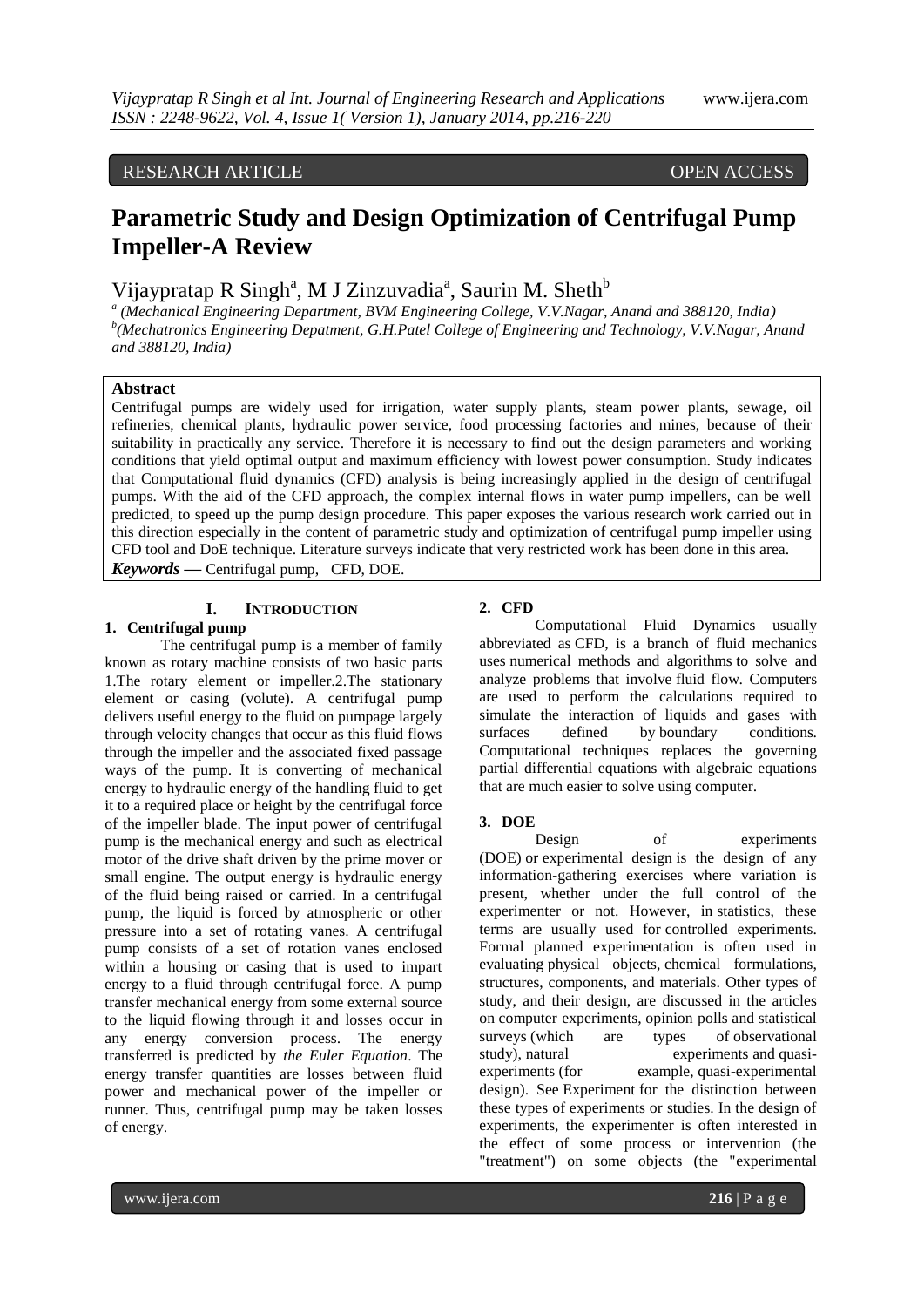units"), which may be people, parts of people, groups of people, plants, animals, etc. DOE is thus a discipline that has very broad application across all the natural and social sciences and engineering.

## **II. LITERATURE SURVEY**

Erik Dick et al $(2001)$  have used CFD-code Fluent 5.4for the flow analysis of two test pumps of end-suction volute type, one of low specific speed and one of medium specific speed. For both, head as function of flow rate for constant rotational speed is known from experiments. First, the impeller is generated. One impeller channel is meshed and is then rotationally copied the necessary number of times. For the first pump, the impeller is completely two-dimensional. The impeller mesh is made with hexahedra and wedge cells. For the second pump, the impeller channel is much more complex. The mesh is made in a completely unstructured way, mainly using tetrahedron, but other cell forms like pyramids, hexahedra and wedges also occur. The inlet channel is meshed for both pumps with prisms. The volute in both pumps is too complex for a structured grid. The total number of cell for pump 1 is about 300000. For pump 2, it is about 550 000.they found that Steady calculation methods like the Frozen Rotor method and the Mixing Plane method cannot be used with confidence to analyze the performance of volute centrifugal pumps.

K.W. Cheah et al<sup>2</sup>[2007] have investigated the complex internal flow in a centrifugal pump impeller with six twisted blades by simulation using a three-dimensional Navier-Stokes code with a standard *k*-e two-dimensional equation turbulence model. Different flow rates were specified at inlet boundary to predict the characteristics of the pump At design point, the internal flow or velocity vector is very smooth along the curvature along the blades. The single and double vortical flow structures are observed in the volute casing. When operating at offdesign load, the flow pattern has changed significantly from the well-behaved flow pattern at design load condition. A strong flow recirculation at the center of the passage of the impeller can be observed. The stall region developed due to the recirculation is blocking the flow passing through the passage.

E. C. Bacharoudis *et al<sup>3</sup> [2008]* have studied various parameters which affect the pump performance and energy consumption like the impeller outlet diameter, the blade angle and the blade number and evaluated the performance of impellers with the same outlet diameter having different outlet blade angles. The one-dimensional approach along with empirical equations is adopted for the design of each impeller. The influence of the outlet blade angle on the performance is verified with the CFD

simulation. As the outlet blade angle increases the performance curve becomes smoother and flatter for the whole range of the flow rates. The numerical simulations seem to predict reasonably the total performance and the global characteristics of the laboratory pump. The influence of the outlet blade angle on the performance is verified with the CFD simulation. As the outlet blade angle increases the performance curve becomes smoother and flatter for the whole range of the flow rates.

Andrzej Wilk<sup>4</sup>[2010] discusses the results of measurements of parameters of a high speed impeller pump with open-flow impeller having radial blades. They found that at high rotational speed pump has obtained a large delivery head, because the blade angle at outlet from the impeller is wide, liquid flowing out the impeller has large absolute velocity and dynamic delivery head of the impeller is large. The kinetic energy of the liquid was converted to pressure in spiral case and in the diffuser

LIU Houlin et al<sup>5</sup>[2010] their investigation focuses mostly on the performance characteristics of axis flow pumps, the influence of blade number on inner flow filed and characteristics of centrifugal pump. the methods of numerical simulation and experimental verification are used to investigate the effects of blade number on flow field and characteristics of a centrifugal pump. The model pump has a design specific speed of 92.7 and an impeller with 5 blades. The blade number is varied to 4, 6,7 with the casing and other geometric parameters keep constant. The inner flow fields and characteristics of the centrifugal pumps with different blade number are simulated and predicted in noncavitation and caviation conditions by using commercial code FLUENT. The comparison between prediction values and experimental results indicates that the prediction results are satisfied. The maximum discrepancy of prediction results for head, efficiency and required net positive suction head are 4.83%, 3.9% and 0.36 m, respectively.

S. Chakraborty et  $al^6[2011]$  evaluated the performance of impellers with the same outlet diameter having different blade numbers for centrifugal pumps. The model pump has a design rotation speed of 4000 rpm and an impeller with 4,5,6,7,8,9,10,12 numbers of blades has been considered. The inner flow fields and characteristics of centrifugal pump with different blade number are simulated and predicted by using Ansys Fluent software. The simulation is steady and moving reference frame is applied to take into account the impeller-volute interaction. For each impeller, static pressure distribution, total pressure distribution and the changes in head as well as efficiencies of centrifugal pump are discussed. With the increase of blade number, the head and static pressure of the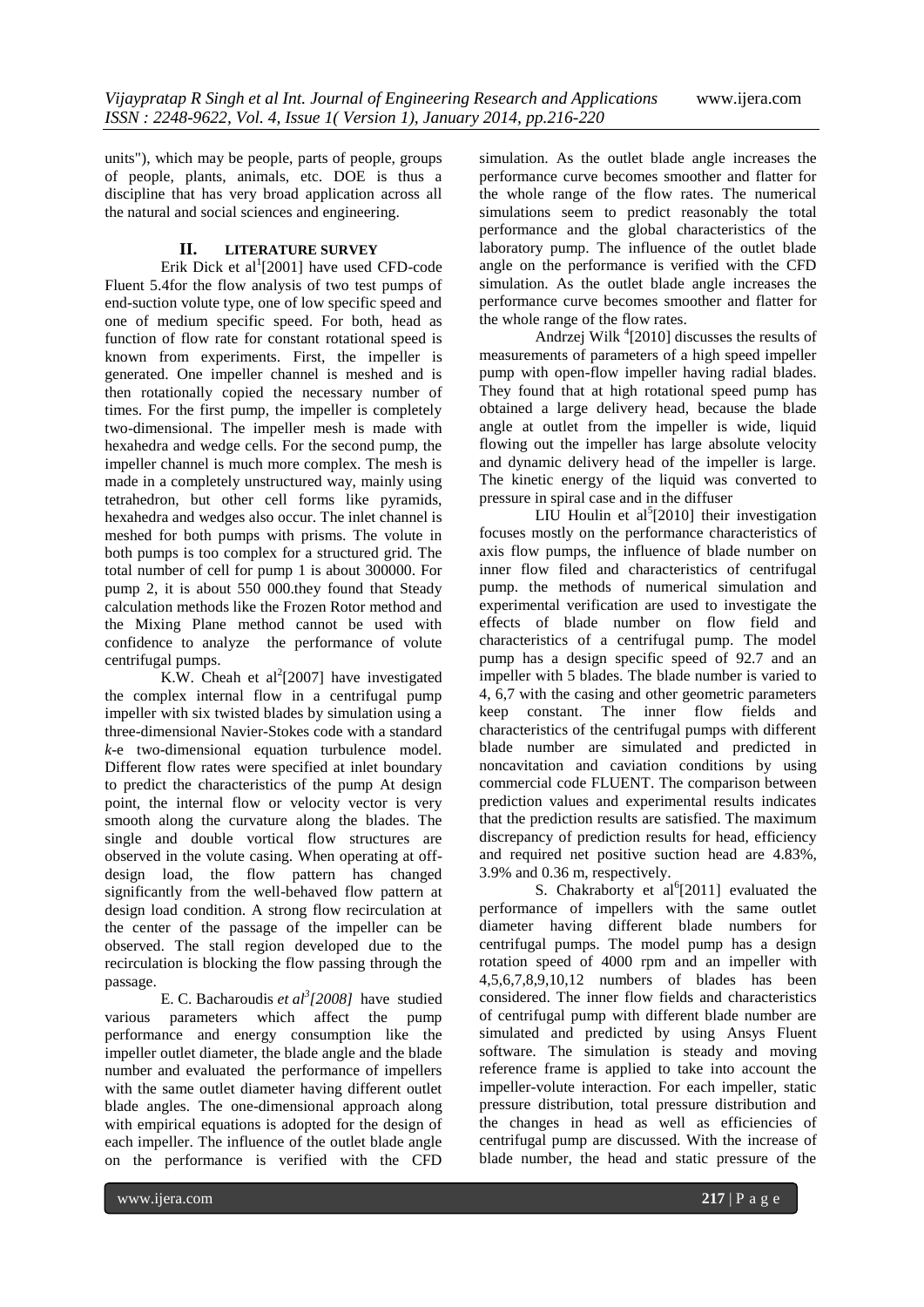model increases, but the variable regulation of efficiency are complicated, but there are optimum values of blade number for each one.

K.M. Pandey et  $al^7[2012]$ has studied the performance of impellers with the same outlet diameter having different blade numbers is thoroughly evaluated. The investigation focuses mostly on the performance characteristics of pump. the methods of numerical simulation and experimental verification are used to investigate the effects of blade number on flow field and performance of a centrifugal pump. They have performed two-dimensional steady numerical analysis for centrifugal pumps with impeller blades 7, 8 and 9 using Ansys Fluent 6.3 software for inlet diameter 80 mm and outlet diameter 168 mm at 2500 rpm rotational speed and also investigated the changes in head as well as efficiencies with the increase of blade number. They concluded that the head of centrifugal pump grows all the time with the increase of blade number but the change regulations of efficiency is little bit complex. The efficiency is maximum for 7 bladed impeller centrifugal pump. So the optimum blade number of the model pump in this paper for efficiency is 7.

SHI Weidong et al $^{8}$ [2012] has evaluated the performances of the deepwell centrifugal pump with four different impeller outlet widths and studied the numerical, theoretical and experimental methods . Two stages deepwell centrifugal pump equipped with different impellers are simulated employing the commercial CFD software to solve the NavierStokes equations for three dimensional incompressible steady flow. The changing value of the impeller outlet width (*b*2) is 9 mm, 10 mm, 11 mm, and 12 mmThe commonly used deepwell centrifugal pump of 150QJ20 type was selected as the research object. Its main parameter at the design condition as follows: rated flow *Q*N=20 m 3 /h, single stage head *H*s=13 m, stage number  $N=5$ , speed  $n=2$  850 r/min, specific speed *n*s=113. result they found Oversized impeller width leads tothe impeller area ratio increasing, and causes the poor pump performance. A point worth emphasizing is that a relative small impeller outlet width conducive to get a better performance and lower power.

R Ragoth Singh et al $^{9}$ [2012] has discussed an application of the Taguchi method for optimizing the design parameters in blower operation. Optimization of design parameters using this technique is directly inclined towards economic solution for the turbo machinery industry. They have studied, the methodology to find near optimum combination of blower operating variables for performance enhancement were analyzed using computational fluid dynamics(CFD). Taguchi orthogonal array (OA) based design of experiments

(DoE) technique determines the required experimental trials. The experimental results are justified by Analysis of Variance (ANOVA) and confirmed by conformation experiments. The parameters chosen for design optimization are Impeller outlet diameter, Impeller wheel width, Thickness of blade and Impeller inlet diameter. The levels for the parametric specification are chosen from the ranges where the blower will get the best efficiency. CFD results were validated by the fine conformity between the CFD results and the experimental results.

R. R Singh et al<sup>10</sup>[2012] have evaluated the characteristics of low specific speed centrifugal water pump by studying the relationships among the impeller eye diameter, vane exit angle and width of the blade at exit. As these pumps are of Non-positive type, the discharge is greatly affected by any resistance to flow, outlet conditions and design parameters of impeller and casing. Different pump models are developed by varying critical design parameters to different levels. Response surface method is used for Optimization and Experimental Design (DoE). Computational Fluid Dynamics (CFD) analysis is carried out on the developed models to predict the performance virtually and to verify with the experimental result of the pump. Optimal pump design is formulated using Response surface method. The objective functions are defined as the total head and the total efficiency at the design flow-rate.

Ashok Thummar  $et$   $al^{11}$  [2012] A performance analysis of centrifugal pump is carried out and analyzed to get the best performance point. The various performance parameters of centrifugal pump such as overall efficiency, cavitations, slip factor, losses etc. have been calculated. For that four different types of open well centrifugal pump namely impeller 165mm, 210 mm, 170 mm, and123 mm were selected for the performance analysis. During the investigation period it is found that the overall efficiency of the pump is increases as the flow rate and head decreases where as the power input is increased.

Ling Zhou et  $al^{12}[2013]$ have used an orthogonal experiment to optimize the impeller design parameters. The prototype experimental test results of the original pump were acquired and compared with the data predicted from the numerical simulation, which presents a good agreement under all operating conditions. Five main impeller geometric parameters namely impeller outlet width  $b2$ , impeller inlet diameter $D1$ , impeller blade wrapping angle  $\varphi$ , impeller blade outlet angle  $\beta$ 2, and impeller blade inlet angle  $\beta$ 1. were chosen as the research factors. 16 impellers were designed and modeled according to orthogonal array table. Then, the 16 impellers equipped with the same volute were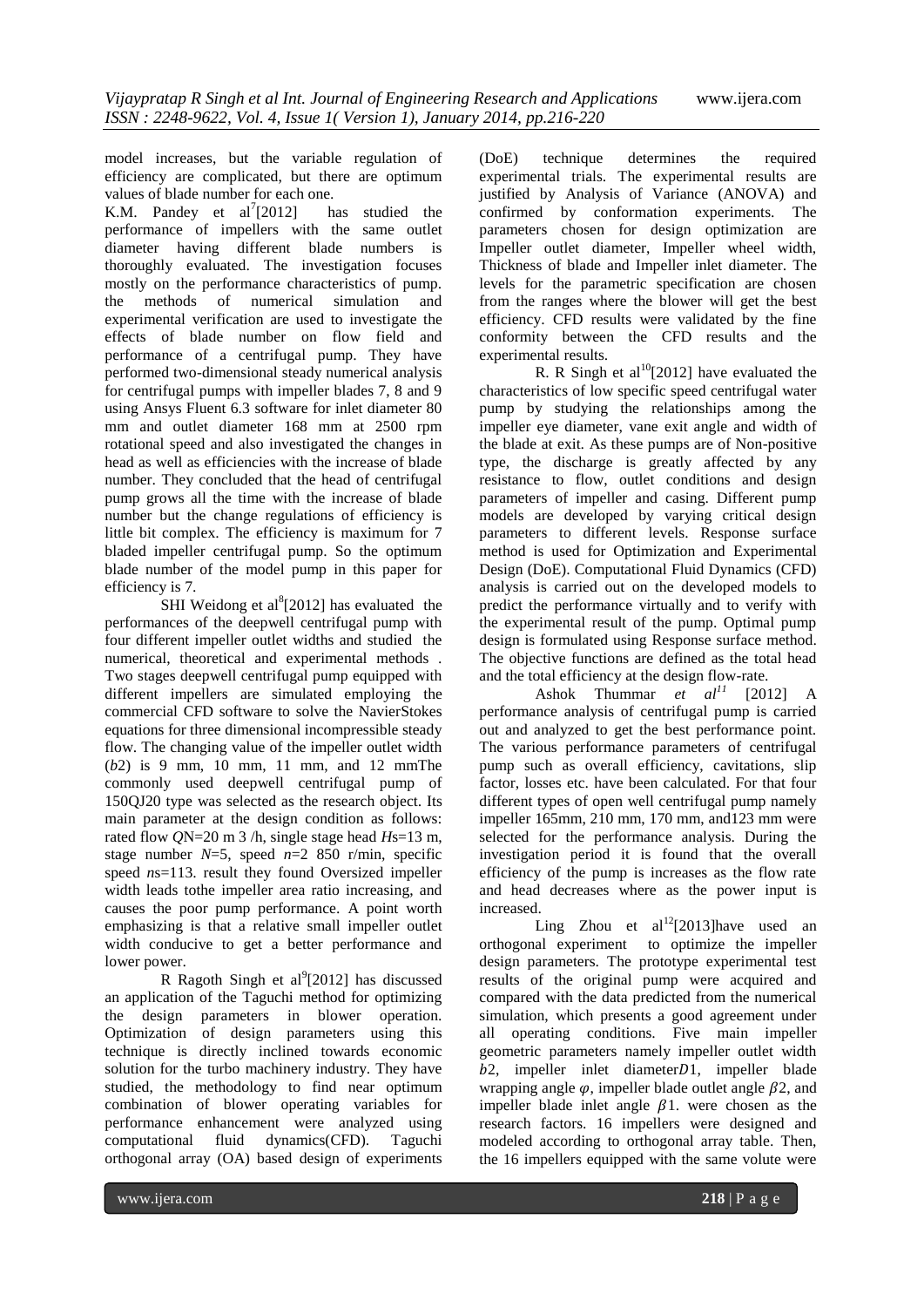simulated by the same numerical methods. Through the variance analysis method, the best parameter combination for higher efficiency was captured finally. Compared with the original pump, the pump efficiency and head of optimal pump have a significant improvement. optimal impeller design was adopted as ,  $b2 = 11$  mm,  $D1 = 66$  mm,  $\omega = 130^{\circ}$ ,  $B2$  $= 15^{\circ}$ , and  $\beta_1 = 12^{\circ}$  based on the results of the orthogonal experiment. Then, the final optimized impeller was designed and assembled with the same volute and simulated by the same numerical methods. At the design flow rate, the optimal pump has 67.55% efficiency and 30.93m head. Compared with the original pump with 64.11% efficiency and 29.21 m, the increase is 5.4% and 5.9% in percent separately Shalin P Marathe et  $al^{13}[2013]$  has studied the performance of the centrifugal pump having the backward, radial and forward bladed type of impeller. The impeller is modeled using Creo Parametric 1.0 having 70 and 80 degree outlet blade angle for the backward type and outlet blade angle 90 for radial and 100 degree for forward type impeller respectively. Numerical simulation is carried out using ANSYS CFX and standard k- turbulence model is adopted for the analysis purpose. The results obtained from the analysis shows that the characteristic curve for different outlet blade angles are completely matched with the numerical results and it can be concluded from the results that for low head operating conditions, the impeller with backward bladed works efficiently and the problem of the cavitations, which reduces the performance of the pump is less.

Alok ku Nanda et al<sup>14</sup> [2013] Used to assess the performance of pelton wheel turbine with different range of rotational speeds and varying loads using surface response methodology (RSM). The result value reveals that the predicted value and the observed value for turbine shaft rotation in rpm are indicating a very good fit for the response function equation.

## **III. CRITICAL PARAMETERS OF CENTRIFUGAL PUMP IMPELLER**

From the literature review critical parameter of the centrifugal pump impeller is found out which highly affect the performance characteristic of centrifugal pump are,

- 1. Impeller outlet width  $(b2)$  Pump head decreases with increased blade width. This is due to augmenting the liquid pressure drop with increasing blade width. Also, the required pump brake horsepower decreases when the blade width rises.
- 2. Impeller outlet diameter $(D2)$  pump head increases with increasing impeller diameter, which can be explained by the fact that the liquid

static pressure drop in impeller decreases with increasing impeller diameter. In other words, for a given volume flow-rate, the pressure difference between the volute outlet and the impeller inlet is higher for an impeller with a greater diameter. In addition the brake horsepower increases relative to the increasing impeller diameter, due to the requested augmented impeller shaft torque relative to the size of the impeller diameter.

- 3. Impeller Outlet Blade Height pump head as a function of the volume flow rate with the outlet blade height pump head increases with increasing outlet blade height. This can be explained by the fact that, when the volume flow rate is kept constant, the increased outlet blade height leads to the decreasing meridional velocity, which increases the pump head since the outlet tangential velocity and the outlet blade angle remain constant. In other words, the liquid pressure drop in the impeller decreases as a function of the increase in outlet blade height as a parameter.
- 4. Impeller blade outlet angle  $(\beta 2)$  For any viscosity, the total hydraulic loss in the impeller and volute rises with increasing blade exit angle. Head increase with increasing discharge angle, efficiency has less effect but the efficiency was improved while handling viscous oils. The higher the oil viscosity, the larger the improvement in efficiency**.**
- 5. Number of blade on the impeller(Z) Experiments shows that pump head increases with a greater blade number. This is explained by the decrease in the liquid pressure drop in the flow passage with an augmented impeller blade number, keeping the same total volume flow rate the pump brake horsepower increases relatively with the augmented blade number. This is due to the increase in the request pump shaft torque, as the pump blade number also increases.

## **IV. SCOPE OF THE WORK**

Flow through the pump have adverse pressure gradient hence pump efficiency will be lower than the turbine. so by studying the flow pattern inside the pump and varying the critical parameters efficiency of the pump can be improved.

## **V. CONCLUSION**

Centrifugal pump is more widely used because of following advantages.

- Its initial cost is low Efficiency is high
- Discharge is uniform and continuous flow
- Installation and maintenance is easy.

As the centrifugal pump is used in very wide verity of applications So, it is quite necessary to measure the various pump performance parameters